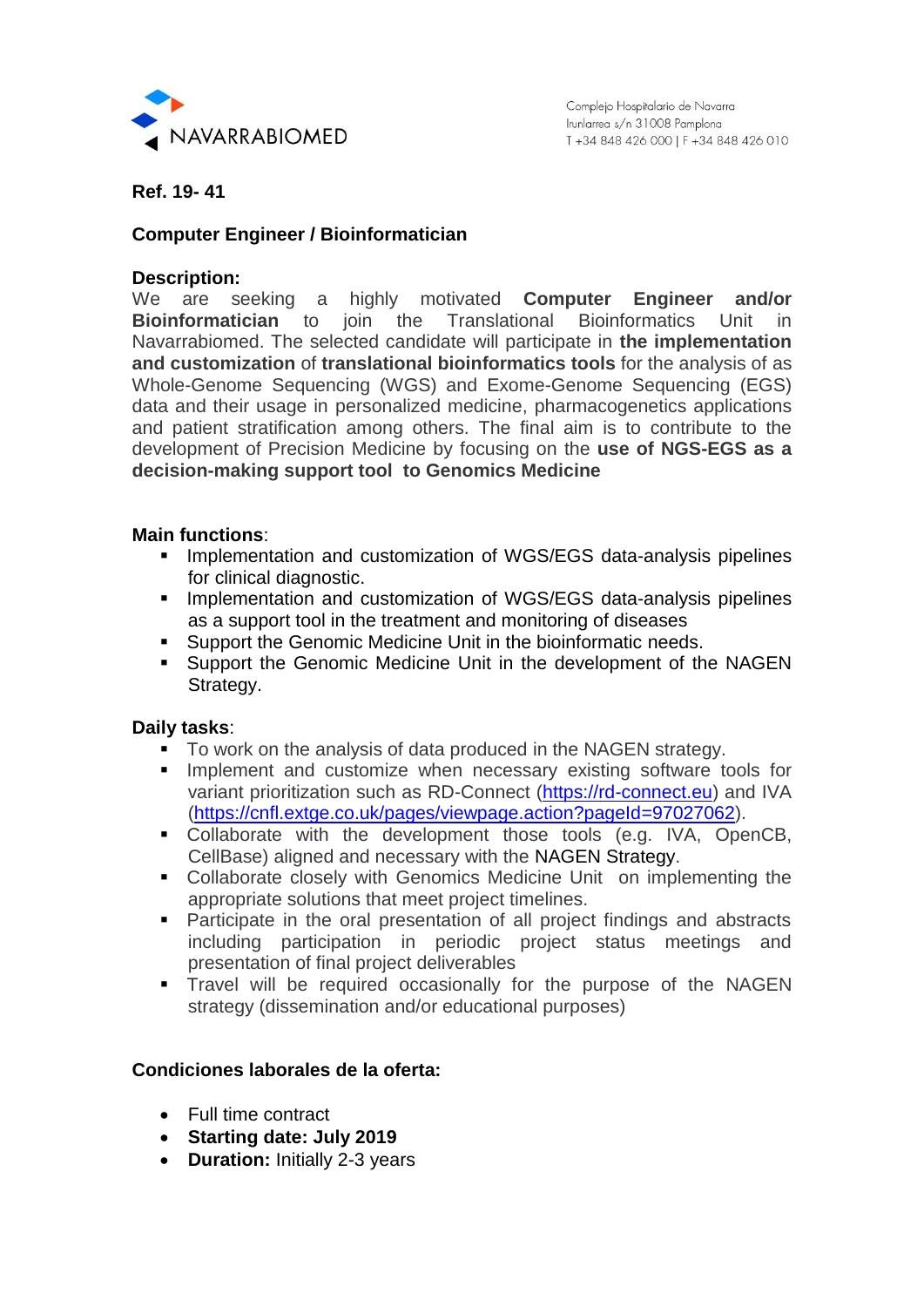

### **Date of publication: 26/06/2019 Dead line: 29/07/2019**

**[Online Inscription](https://www.navarrabiomed.es/es/trabaja-con-nosotros?subject=Ref.%2019-41)**

# **ANEXO 1: Bioinformatician**

| <b>PERSON SPECIFICATION: ESSENTIAL SKILLS AND ABILITIES</b>                                                                                                                                       |                                                                                                                                                                                                                                                                                                           |
|---------------------------------------------------------------------------------------------------------------------------------------------------------------------------------------------------|-----------------------------------------------------------------------------------------------------------------------------------------------------------------------------------------------------------------------------------------------------------------------------------------------------------|
| <b>Qualifications:</b>                                                                                                                                                                            | MSc in relevant field: Computer Engineering, MSc Bioinformatics or similar.<br>We will consider any MSc candidate that covers the required skills.                                                                                                                                                        |
| <b>Experience:</b>                                                                                                                                                                                | Programming experience with languages such as Java, Python, etc.<br>×,<br>Knowledge of Unix operating system, terminal and bash.<br>٠                                                                                                                                                                     |
| <b>Personal skills</b>                                                                                                                                                                            | Excellent oral and written communication skills<br>$\blacksquare$<br>Team person.<br>$\blacksquare$<br>Fluency in written and spoken English.<br>٠                                                                                                                                                        |
|                                                                                                                                                                                                   | <b>DESIRABLE SKILLS AND ABILITIES</b>                                                                                                                                                                                                                                                                     |
| Experience with Python.                                                                                                                                                                           |                                                                                                                                                                                                                                                                                                           |
| Experience in Open Source tool development.<br>$\bullet$                                                                                                                                          |                                                                                                                                                                                                                                                                                                           |
| Experience using relational databases, SQL and / or structured data formats.<br>$\bullet$                                                                                                         |                                                                                                                                                                                                                                                                                                           |
| Database management and tools: e.g. SOLAR, Hadoop.<br>$\bullet$                                                                                                                                   |                                                                                                                                                                                                                                                                                                           |
| PhD Computer Science or similar<br>$\bullet$                                                                                                                                                      |                                                                                                                                                                                                                                                                                                           |
| Back-end frameworks, like Spring, Django or Laravel<br>$\bullet$                                                                                                                                  |                                                                                                                                                                                                                                                                                                           |
| Familiar with design, implementation and deployment of relational databases (MySQL,<br>$\bullet$<br>PostgreSQL or similar) and/or non-relational databases (MongoDB, ElasticSearch,<br>Cassandra) |                                                                                                                                                                                                                                                                                                           |
| Design, implementation and documentation of data management APIs<br>$\bullet$                                                                                                                     |                                                                                                                                                                                                                                                                                                           |
| Experience in Genomic Medicine; specially WGS or EGS studies.                                                                                                                                     |                                                                                                                                                                                                                                                                                                           |
| <b>Additional relevant skills</b>                                                                                                                                                                 |                                                                                                                                                                                                                                                                                                           |
| Familiarity with programming techniques for analyzing data sets that do not fit in memory                                                                                                         |                                                                                                                                                                                                                                                                                                           |
| <b>General skills:</b>                                                                                                                                                                            | Ability to establish good personal relationships<br>$\bullet$<br>Ability to communicate and explain concepts<br>$\bullet$<br>Ability to work as a team<br>$\bullet$<br>Initiative, autonomy and ability to plan and organize work<br>and time<br>Enthusiasm, analytical skills, flexibility.<br>$\bullet$ |
|                                                                                                                                                                                                   | Interest in learning new techniques.<br>$\bullet$                                                                                                                                                                                                                                                         |
|                                                                                                                                                                                                   | Learning and continuous improvement<br>$\bullet$                                                                                                                                                                                                                                                          |
| Other abilities:                                                                                                                                                                                  | Valuing the work of others<br>$\bullet$<br>Responsibility and ability to make commitments                                                                                                                                                                                                                 |